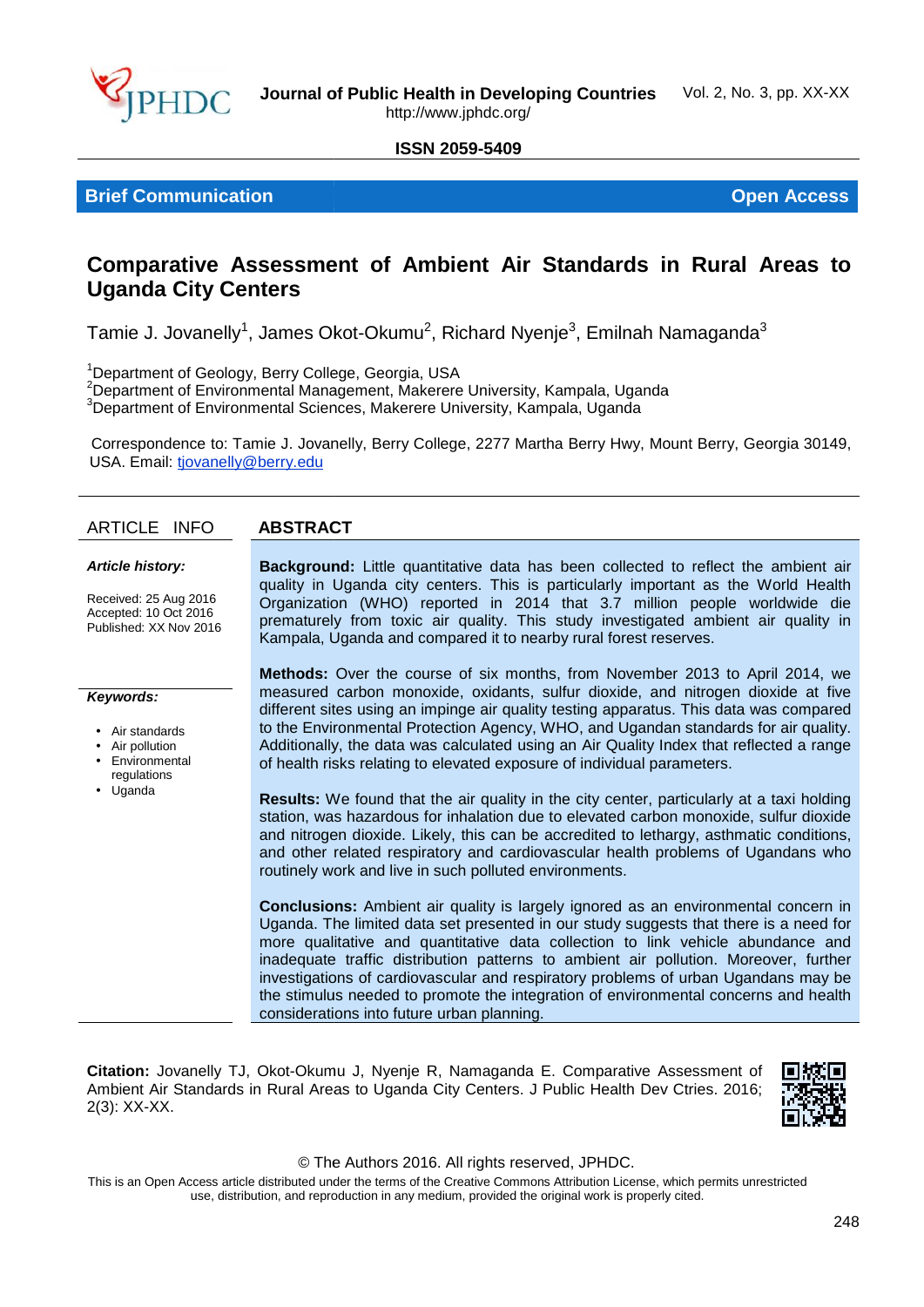### **INTRODUCTION**

Ambient air pollution is estimated by the World Health Organization (WHO) to cause 3.7 million premature deaths per year worldwide [1-3]. This mortality is linked to particulate matter and toxic inhalation of greenhouse gases (e.g. ozone, nitrogen dioxide, sulfur dioxide, carbon monoxide) which cause cardiovascular and respiratory diseases including cancer [3,4].

Outdoor air quality originates from many sources including: residential, industrial combustion, vehicles, garbage burning, chemical releases from industry, and dust from road construction. In developing countries, like Uganda, environmental regulation (and enforcement) has not yet caught up with the demands of population sprawl in urban city centers, namely the capital city, Kampala. The first environmental legislation made in Uganda occurred in 1994 with the National Environmental Act. In 2005, the National Environment Management Agency (NEMA) of Uganda drafted air quality standards and vehicle emission standards for the country (Table 1), although they have yet to be implemented [5]. This comes before NEMA reported that 75% of air pollution in Uganda is due to transport-related activities [5]. This is of particular concern as it has been projected that within the next decade Uganda is expected to have the highest population growth in the world [6]. Currently, Uganda's growth rate is 3.1% annually compared to a worldwide average of 1.2%.

Air quality deteriorates with fast paced economic development [7-9]. With a growing middle class in Uganda, there is a push for the modern convenience of vehicle transportation. The primary modes of transportation in the city center are by motorcycle (termed boda-boda) or by the cheaper alternative using a 15-passenger taxi (termed matatu) that predominantly operates on leaded fuel. The vehicular fleet is comprised of 20+ year old, imported, second-hand, and reconditioned vans that are unregulated for exhaust emissions. In 2012, the number of vehicles registered in Uganda was reported at 96,598 for that year [10]. Other studies estimate the total number to be 700,000, with 400,000 of this traversing 30 mi<sup>2</sup> of paved and unpaved city  $h$  hundreds routes daily [11-13]. Private cars have also

become more popular than public transport in part because they are a reliable mode of transport. Legislative considerations by the Uganda National Roads Authority, Uganda Taxi Operator and Driver Association, and Ministry of Works and Transport regarding transition from mini-bus taxis to a formal bus network (termed Bus Rapid Transit) remains in the discussion phase although funding has been secured by the World Bank [13].

Reports discussing air pollution in Uganda remain unreliable [5,13-15]. In 2014, Schwander et al [16] began to focus on the relationship between airborne particulate matter and ischemic heart disease within the Kampala area. This pioneering study builds off that by identifying links between gaseous pollutants in Kampala City Center. Both, particulate matter and gaseous pollutants have been linked to respiratory distress and cardiovascular problems [4,17]. As an example, over the past decade it has been reported that there has been an increase in patients being treated for asthma [18,19] at the Mulago Hospital, Kampala. In light of the above, this study investigated ambient air quality in Kampala, Uganda and compared it to the nearby rural forest reserves.

### **MATERIALS AND METHODS**

### **Study Duration and Sites**

The data for this study was collected at five site locations (Figure 1) over the course of six months from November 2013 to April 2014. Two of the sample sites were within the city center of Kampala (C1, C2), one of the sample sites was located in the suburban area of Kampala (S1), and two other sample sites were located in forest reserves outside of Kampala (R1, R2). Site C1 (elevation 1350 m) was located at Makerere University outside of a Food Science Building. The topography is such that this building is located on top of a hill. Site C2 was located within Kampala's largest taxi park. This park acts as a staging station for all of taxis that depart from Kampala to other destinations outside of the city center. The taxis often idol until they are at full occupancy. At any given time, there are of taxis awaiting departure. Additionally, C2 (elevation - 912 m) was located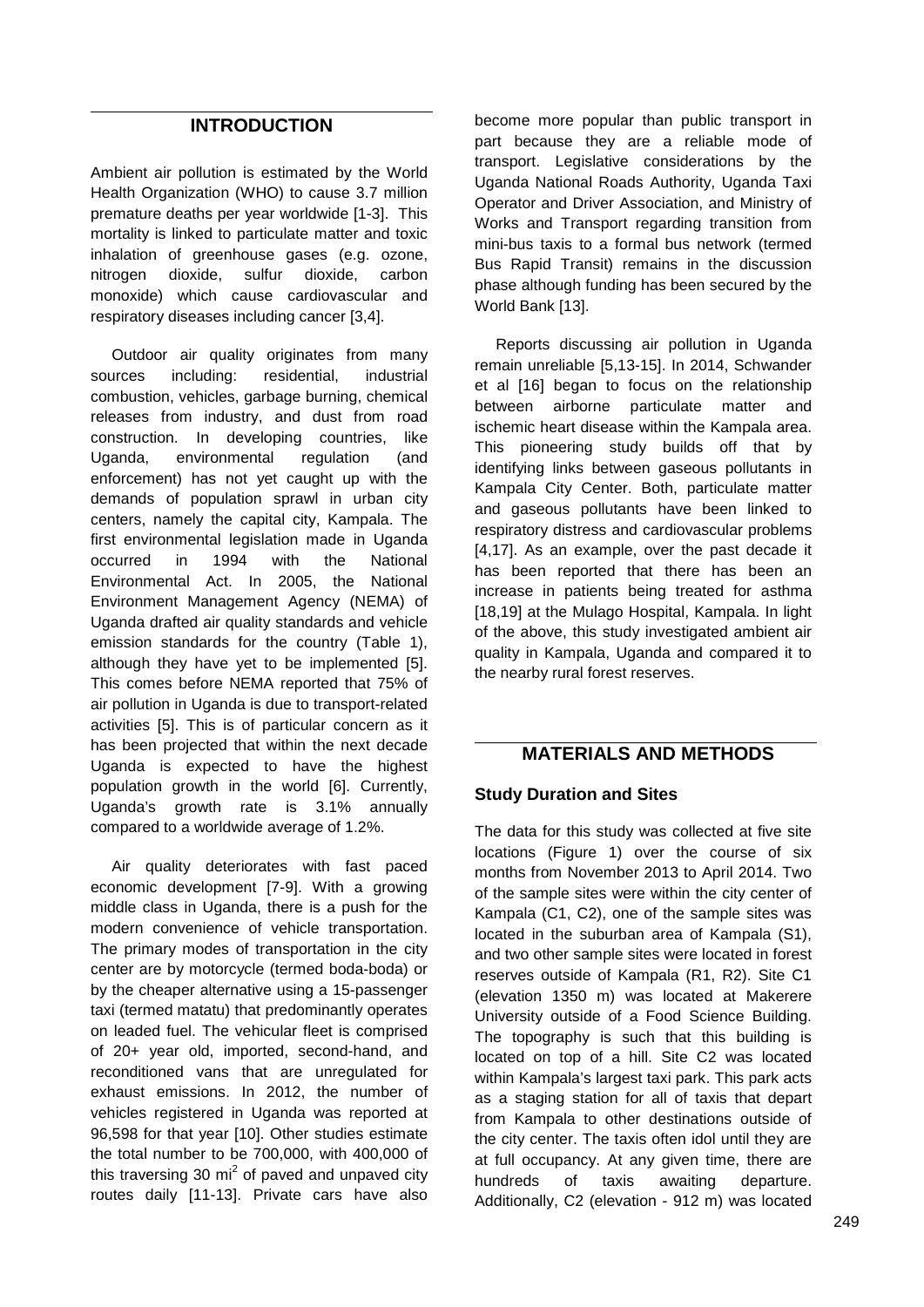| <b>Table 1. Optimal Air Quality Standards</b><br>(Averaging Time - 1 Hour) |           |           |              |  |  |  |
|----------------------------------------------------------------------------|-----------|-----------|--------------|--|--|--|
| <b>Chemical Parameters</b>                                                 | EPA (ppm) | WHO (ppm) | Uganda (ppm) |  |  |  |
| Carbon Monoxide (CO)                                                       | 35.0      | 35.0      | 9.0          |  |  |  |
| Oxidants                                                                   | 0.12      | 0.12      | N/A          |  |  |  |
| Sulfur Dioxide                                                             | 0.15      | 0.14      | 0.15         |  |  |  |
| Nitrogen Dioxide                                                           | 0.1       | 0.1       | 0.1          |  |  |  |

EPA - Environmental Protection Agency; WHO - World Health Organization



**Figure 1: Sites Location Map, Uganda Map, Uganda**

in a valley. Smog in the air was both visibly evident and by odor. Site S1 (elevation - 1243 m) was located within a neighborhood. Residents often burn their trash nightly. This location was also on top of a hill. Site R1 (elevation - 1263 m) was located in Mabira Forest and Site R2 (1163 m) was located in Zika Forest. These forests are some of the last remaining reserves that buffer the city of Kampala from Lake Victoria. in a valley. Smog in the air was both visibly<br>evident and by odor. Site S1 (elevation - 1243<br>m) was located within a neighborhood.<br>Residents often burn their trash nightly. This<br>location was also on top of a hill. Site R1<br>

#### **Air Quality Sampling Air**

The air quality was sampled using a portable LaMotte Model BD Air Sampling Pump. This instrument is a diaphragm vacuum pump that

draws the air sample through absorbing reagents in an impinger at a constant rate between 0 and 2.0 liters per minute (lpm). An integral flowmeter regulates the air flow rate to control the amount sampled. Absorbing reagents were used for the following variables tested: oxidants, nitrogen dioxide, sulfur dioxide, and carbon monoxide. The manufacturer's recommendations for flow rate and test duration were followed in order to produce optimal results. Typically, each test ran for 1-hour at 2.0 oxidants, nitrogen dioxide, sulfur dioxide, and<br>carbon monoxide. The manufacturer's<br>recommendations for flow rate and test duration<br>were followed in order to produce optimal<br>results. Typically, each test ran for 1-hour at each sampling period. At each location, the air sampling pump was placed 2 m above the ground surface. Additionally, all samples were collected at the same position and at the same The air sample districts and by dottoom in a valley. Smog in the air was both visibly draws the air sample through absorbing the Smogent in an impinger at a constant rate with a neighborhood. Between 0 and 2.0 liters per 33 m) was located in Mabira were used for the following variables tested:<br>
33 m) was located in Zika coxidants, nitrogen dioxide, sulfur dioxide, and<br>
52 (1163 m) was located in Zika carbon monoxide. The manufacturer's<br>
16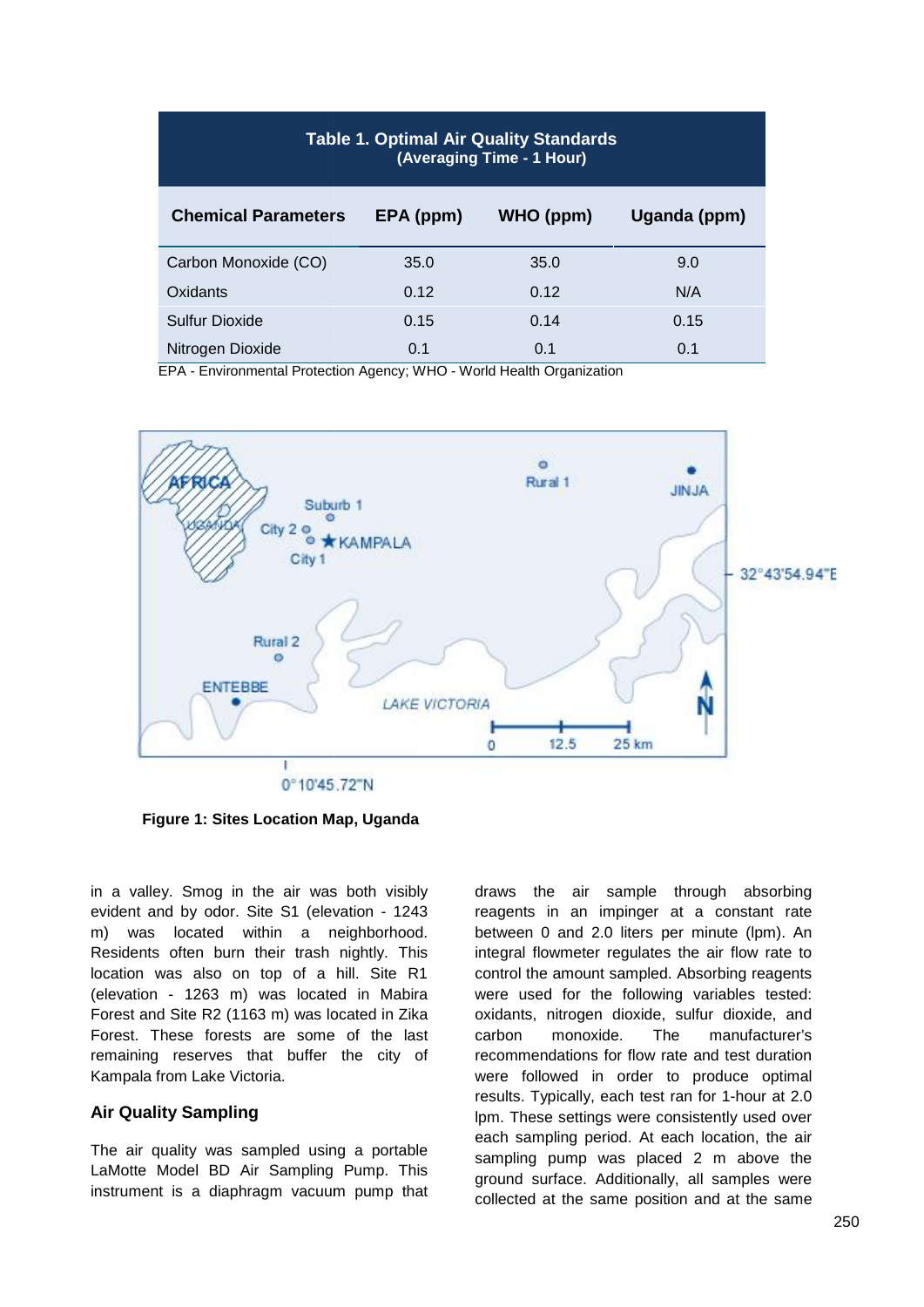time of day. The sampling period occurred over six months and captured the parameter data from both the rainy and dry seasons.

#### **Comparative Assessment of Air Quality**

Values obtained from the monthly monitoring of the air quality parameters (carbon monoxide, oxidants, nitrogen dioxide, sulfur dioxide) were compared to the U.S. Environmental Protection Agency (EPA) and WHO standards for clean air (Table 1) [5,20,21] and to the standards set by NEMA of Uganda [5]. This data was also interpreted by the Air Quality Index (AQI) prepared with EPA air quality standards to determine the level of health concern for people breathing the ambient air. The AQI is a unitless scale ranging from 0 to 500; the higher the value the worse the ambient air condition [22]. As the AQI increases, an increasingly large percentage of the population is likely to experience increasingly adverse health effects. For example, calculated AQI values within the range of 301-500 indicate hazardous conditions and are recommended to impede strenuous activity outdoors.

#### **Ethical Considerations**

Please provide details of the Research Ethics Committee/Institutional Review Board that approved the study.

#### **Statistical Analyses**

Please provide details of the software used for data compilation and comparative assessments.

### **RESULTS**

### **Sites' Air Quality and Comparative Assessments**

Sulfur dioxide always exceeded EPA, WHO and Ugandan minimum recommended exposure levels of 0.14 ppm at sites C1, C2, and R2 (Tables 2 and 3). There was no signature ever recorded for nitrogen dioxide at sites C1, S1, R1

and R2. Site C2 always recorded nitrogen dioxide levels slightly above (0.2 ppm) EPA, WHO, and Ugandan standards, however, this still met AQI levels for good air quality. The oxidants reported at all sites were within 0 ppm (R2) and 0.54 ppm (C2). Oxidant levels at C1, C2, and R1 exceeded minimum standards for EPA and WHO throughout the duration of the study; there are not yet limits set for this parameter by Ugandan legislation. Moreover, the oxidant levels at C1, C2, and R1 were reported to be unhealthy according to AQI standards during the duration of the study, except in March when C<sub>2</sub> reached hazardous levels. Sites C<sub>1</sub>. C2, S1, and R1 never met the minimum requirement for Uganda air quality standards for carbon monoxide. Additionally, the carbon monoxide levels recorded reflect unhealthy to hazardous conditions at these locations. The EPA, WHO, and Ugandan recommended exposure levels of 35 ppm were never met at C2; the highest recorded value at C2 was 267 ppm.

#### **Climate Parameters in Kampala, Uganda**

The daily climatic conditions during the sampling periods are presented in Table 4. Mean temperatures from November 2013 to April 2014 ranged from 18.0 °C to 23.0 °C. Mean wind speeds were recorded between 8.0 and 10.0 km/hr.

### **DISCUSSION**

The data collected at sites C1, C2, and S1 in this six-month study confirms that the growing city center of Kampala, Uganda is challenged with hazardous ambient air quality. Specifically, the air quality in the congested taxi staging station (C1) is alarming, and undoubtedly, places commuting Ugandan citizens and nearby proprietors at risk. Particularly, the exposure to elevated levels of carbon monoxide can lead to decreases in the amount of oxygen carried by hemoglobin in red blood cells. If this occurs then vital organs, such as the brain, nervous tissues and the heart, do not receive enough oxygen to work properly [23]. Minimally, carbon monoxide exposure causes lethargy, headaches, and lack of concentration, however, cardiovascular failure and permanent damage to fetus development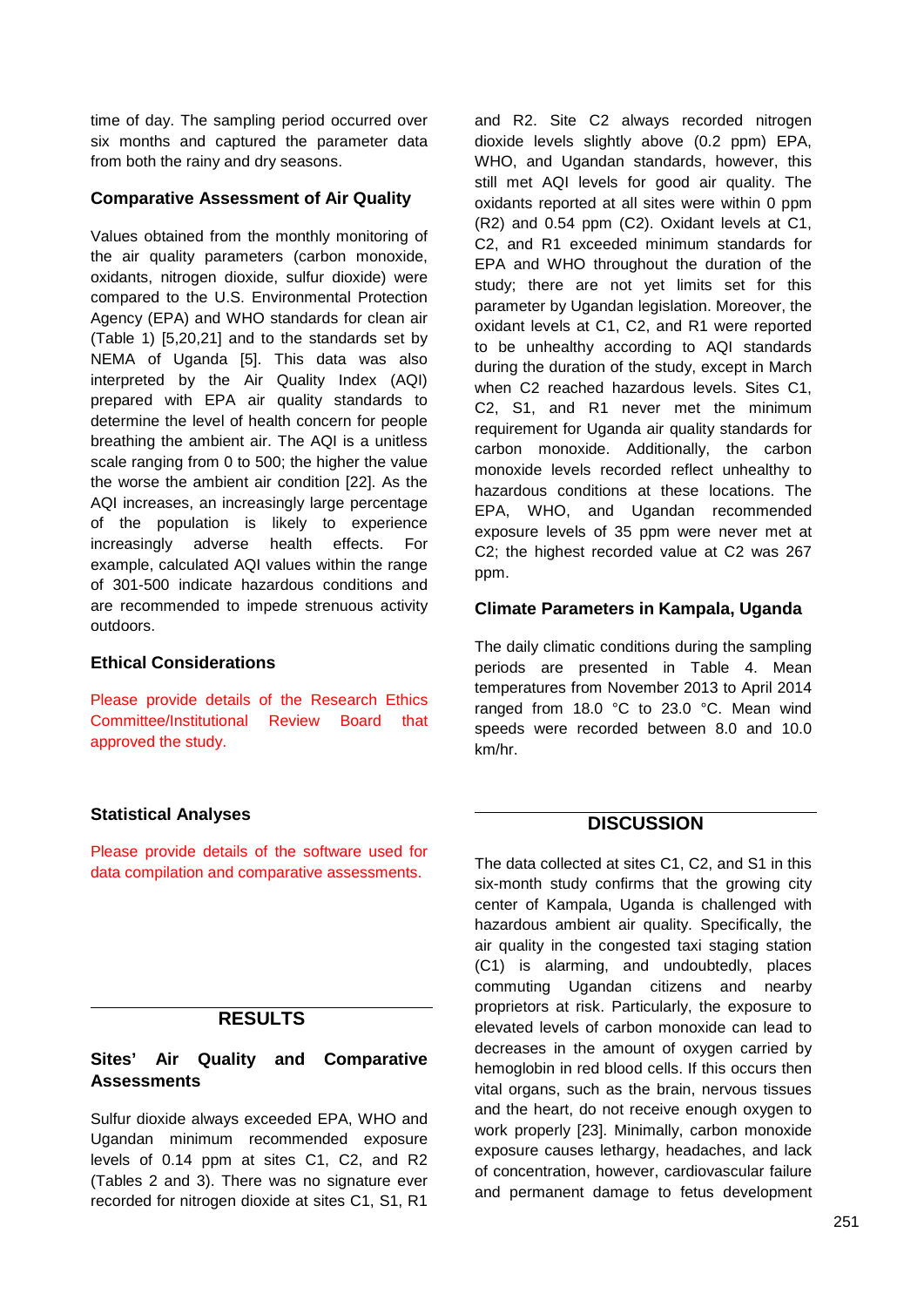| Table 2. Recordings of Air Quality at each Site (ppm) |                |                           |                 |                                 |                            |  |
|-------------------------------------------------------|----------------|---------------------------|-----------------|---------------------------------|----------------------------|--|
| <b>Months</b>                                         | <b>Sites</b>   | Carbon<br><b>Monoxide</b> | <b>Oxidants</b> | <b>Sulfur</b><br><b>Dioxide</b> | Nitrogen<br><b>Dioxide</b> |  |
| November 2013                                         | C <sub>1</sub> | 27                        | 0.14            | 0.13                            | $\pmb{0}$                  |  |
|                                                       | C <sub>2</sub> | 35                        | 0.14            | 0.06                            | 0.2                        |  |
|                                                       | S <sub>1</sub> | 25                        | .07             | 0.16                            | $\pmb{0}$                  |  |
|                                                       | R1             | 33                        | 0.14            | 0.19                            | $\pmb{0}$                  |  |
|                                                       | R2             | $\pmb{0}$                 | $\pmb{0}$       | 0.1                             | $\pmb{0}$                  |  |
| December 2013                                         | C <sub>1</sub> | 33                        | 0.07            | 0.48                            | $\pmb{0}$                  |  |
|                                                       | C <sub>2</sub> | 267                       | 0.07            | 0.1                             | 0.3                        |  |
|                                                       | S <sub>1</sub> | 33                        | 0.03            | 0.02                            | $\mathbf 0$                |  |
|                                                       | R <sub>1</sub> | 22                        | 0.07            | 0.04                            | $\pmb{0}$                  |  |
|                                                       | R <sub>2</sub> | $\boldsymbol{0}$          | $\mathbf 0$     | $\pmb{0}$                       | $\pmb{0}$                  |  |
| January 2014                                          | C <sub>1</sub> | 27                        | 0.1             | 0.48                            | $\pmb{0}$                  |  |
|                                                       | C <sub>2</sub> | 33                        | 0.07            | 0.57                            | 0.2                        |  |
|                                                       | S <sub>1</sub> | 20                        | 0.07            | 0.2                             | $\pmb{0}$                  |  |
|                                                       | R1             | 14                        | 0.07            | 0.57                            | $\mathbf 0$                |  |
|                                                       | R <sub>2</sub> | $\pmb{0}$                 | $\mathbf 0$     | $\mathbf 0$                     | $\boldsymbol{0}$           |  |
| February 2014                                         | C <sub>1</sub> | 15                        | 0.07            | 0.48                            | $\pmb{0}$                  |  |
|                                                       | C <sub>2</sub> | 37                        | 0.14            | 0.55                            | 0.2                        |  |
|                                                       | S <sub>1</sub> | 20                        | 0.03            | 0.49                            | $\pmb{0}$                  |  |
|                                                       | R <sub>1</sub> | 10                        | 0.03            | 0.2                             | $\boldsymbol{0}$           |  |
|                                                       | R <sub>2</sub> | $\boldsymbol{0}$          | 0               | $\boldsymbol{0}$                | $\boldsymbol{0}$           |  |
| <b>March 2014</b>                                     | C <sub>1</sub> | 15                        | 0.18            | 0.21                            | $\pmb{0}$                  |  |
|                                                       | C <sub>2</sub> | 133                       | 0.54            | 0.32                            | 0.2                        |  |
|                                                       | S <sub>1</sub> | 32                        | 0.18            | 0.15                            | $\pmb{0}$                  |  |
|                                                       | R1             | 20                        | 0.03            | 0.2                             | $\pmb{0}$                  |  |
|                                                       | R2             | $\pmb{0}$                 | $\mathbf 0$     | ${\bf 0}$                       | $\pmb{0}$                  |  |
| <b>April 2014</b>                                     | C <sub>1</sub> | 32                        | 0.07            | 0.15                            | $\pmb{0}$                  |  |
|                                                       | C <sub>2</sub> | 43                        | 0.5             | 0.41                            | 0.2                        |  |
|                                                       | S <sub>1</sub> | 15                        | 0.15            | 0.14                            | $\pmb{0}$                  |  |
|                                                       | R1             | 20                        | 0.18            | 0.1                             | $\pmb{0}$                  |  |
|                                                       | R2             | $\pmb{0}$                 | $\pmb{0}$       | $\pmb{0}$                       | $\pmb{0}$                  |  |

C1 – Near Food Science Building, Makerere University; C2 - Kampala's largest taxi park; S1 - Suburban area of Kampala on top of a hill; R1 - Mabira Forest Reserve; R2 - Zika Forest Reserve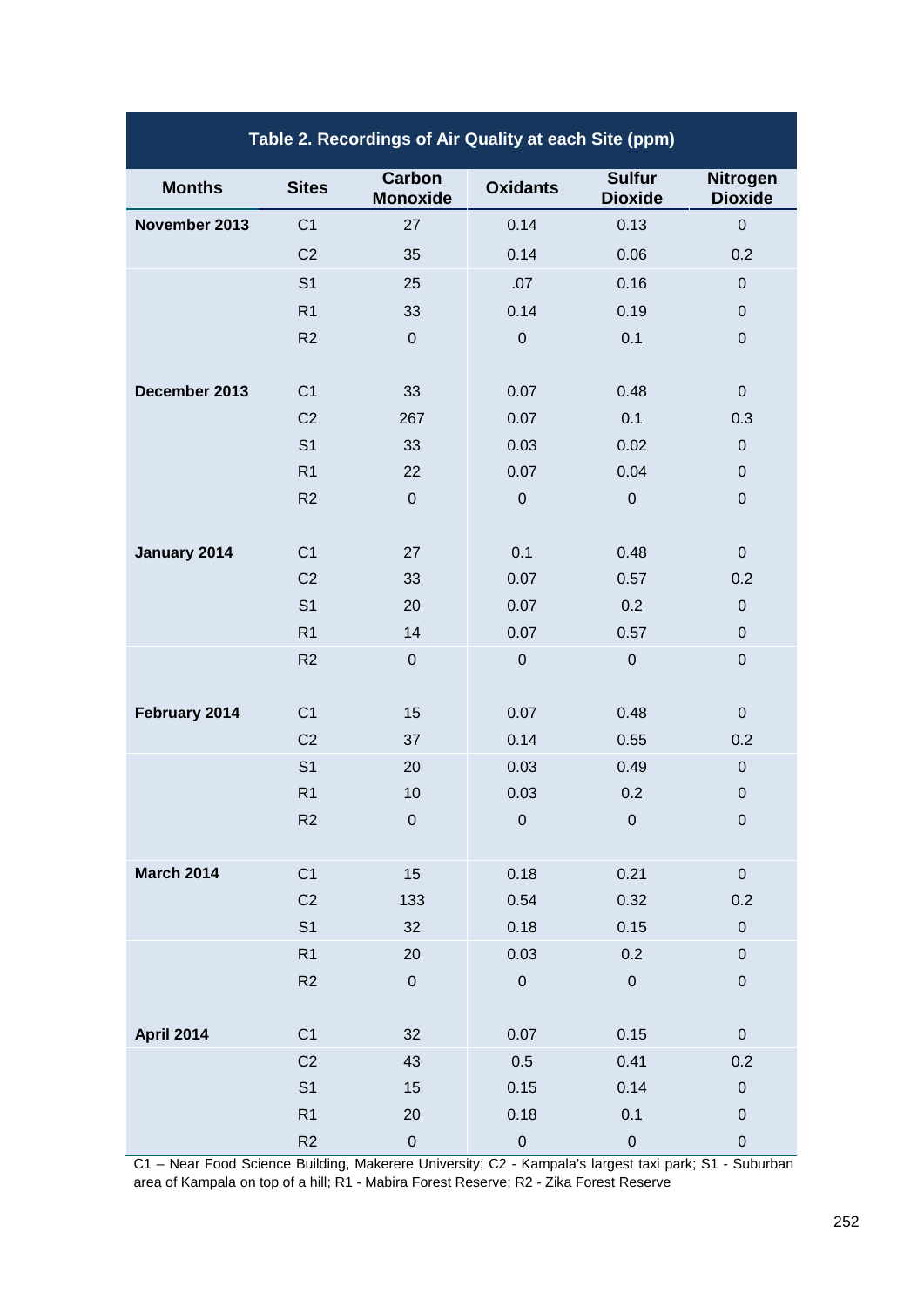| <b>Table 3. Comparative Assessment of</b><br>Minimum Standards for Each Site by<br><b>Month</b> |                                       |   |     |  |  |  |  |
|-------------------------------------------------------------------------------------------------|---------------------------------------|---|-----|--|--|--|--|
| (The 'x' indicates that the parameter did<br>not meet minimum standards listed in<br>Table 1)   |                                       |   |     |  |  |  |  |
| <b>Uganda</b><br><b>EPA</b><br><b>WHO</b>                                                       |                                       |   |     |  |  |  |  |
|                                                                                                 | <b>SITE: C1 - Makerere University</b> |   |     |  |  |  |  |
| November 2013                                                                                   |                                       |   |     |  |  |  |  |
| CO                                                                                              |                                       |   | X   |  |  |  |  |
| Oxid                                                                                            | X                                     | X | N/A |  |  |  |  |
| SO <sub>2</sub>                                                                                 |                                       |   |     |  |  |  |  |
| NO <sub>2</sub>                                                                                 |                                       |   |     |  |  |  |  |
| December 2013                                                                                   |                                       |   |     |  |  |  |  |
| CO                                                                                              |                                       |   | X   |  |  |  |  |
| Oxid                                                                                            |                                       |   | N/A |  |  |  |  |
| SO <sub>2</sub>                                                                                 | X                                     | x | X   |  |  |  |  |
| NO <sub>2</sub>                                                                                 |                                       |   |     |  |  |  |  |
| January 2014                                                                                    |                                       |   |     |  |  |  |  |
| CO                                                                                              |                                       |   | X   |  |  |  |  |
| Oxid                                                                                            |                                       |   | N/A |  |  |  |  |
| SO <sub>2</sub>                                                                                 | X                                     | X | X   |  |  |  |  |
| NO <sub>2</sub>                                                                                 |                                       |   |     |  |  |  |  |
| February 2014                                                                                   |                                       |   |     |  |  |  |  |
| CO                                                                                              |                                       |   | X   |  |  |  |  |
| Oxid                                                                                            |                                       |   | N/A |  |  |  |  |
| SO <sub>2</sub>                                                                                 | x                                     | x | x   |  |  |  |  |
| NO <sub>2</sub>                                                                                 |                                       |   |     |  |  |  |  |
| <b>March 2014</b>                                                                               |                                       |   |     |  |  |  |  |
| CO                                                                                              |                                       |   | X   |  |  |  |  |
| Oxid                                                                                            | x                                     | X | N/A |  |  |  |  |
| SO <sub>2</sub>                                                                                 | x                                     | x | X   |  |  |  |  |
| NO <sub>2</sub>                                                                                 |                                       |   |     |  |  |  |  |
| April 2014                                                                                      |                                       |   |     |  |  |  |  |
| CO                                                                                              |                                       |   | X   |  |  |  |  |
| Oxid                                                                                            |                                       |   | N/A |  |  |  |  |
| SO <sub>2</sub>                                                                                 | x                                     | x | Χ   |  |  |  |  |
| NO <sub>2</sub>                                                                                 |                                       |   |     |  |  |  |  |

 $CO -$  Carbon Monoxide; Oxid – Oxidants;  $SO<sub>2</sub>$  -Sulfur Dioxide; NO<sup>2</sup> - Nitrogen Dioxide

# **Table 3 (cont). Comparative Assessment of Minimum Standards for Each Site by Month (The 'x' indicates that the parameter did not meet minimum standards listed in Table 1) EPA WHO Uganda SITE: C2 - Kampala's Largest Taxi Park November 2013** CO x x x Oxid x x N/A  $SO<sub>2</sub>$  $NO<sub>2</sub>$  x x x **December 2013** CO x x x Oxid N/A N/A  $SO<sub>2</sub>$  $NO<sub>2</sub>$  x x x **January 2014** CO x x x Oxid N/A N/A  $SO_2$  x x x  $NO_2$  x x x

| $IVQ_2$           | $\lambda$ | $\lambda$ | $\lambda$          |  |
|-------------------|-----------|-----------|--------------------|--|
| February 2014     |           |           |                    |  |
| CO                | X         | X         | X                  |  |
| Oxid              | X         | X         | N/A                |  |
| SO <sub>2</sub>   | X         | X         | X                  |  |
| NO <sub>2</sub>   | X         | X         | X                  |  |
| <b>March 2014</b> |           |           |                    |  |
| CO                | X         | x         | $\pmb{\mathsf{X}}$ |  |
| Oxid              | X         | X         | <b>NA</b>          |  |
| SO <sub>2</sub>   | X         | X         | X                  |  |
| NO <sub>2</sub>   | X         | Χ         | X                  |  |
| April 2014        |           |           |                    |  |
| CO                | X         | X         | X                  |  |
| Oxid              |           |           | <b>NA</b>          |  |
| SO <sub>2</sub>   | x         | x         | X                  |  |
| NO <sub>2</sub>   | x         | Χ         | X                  |  |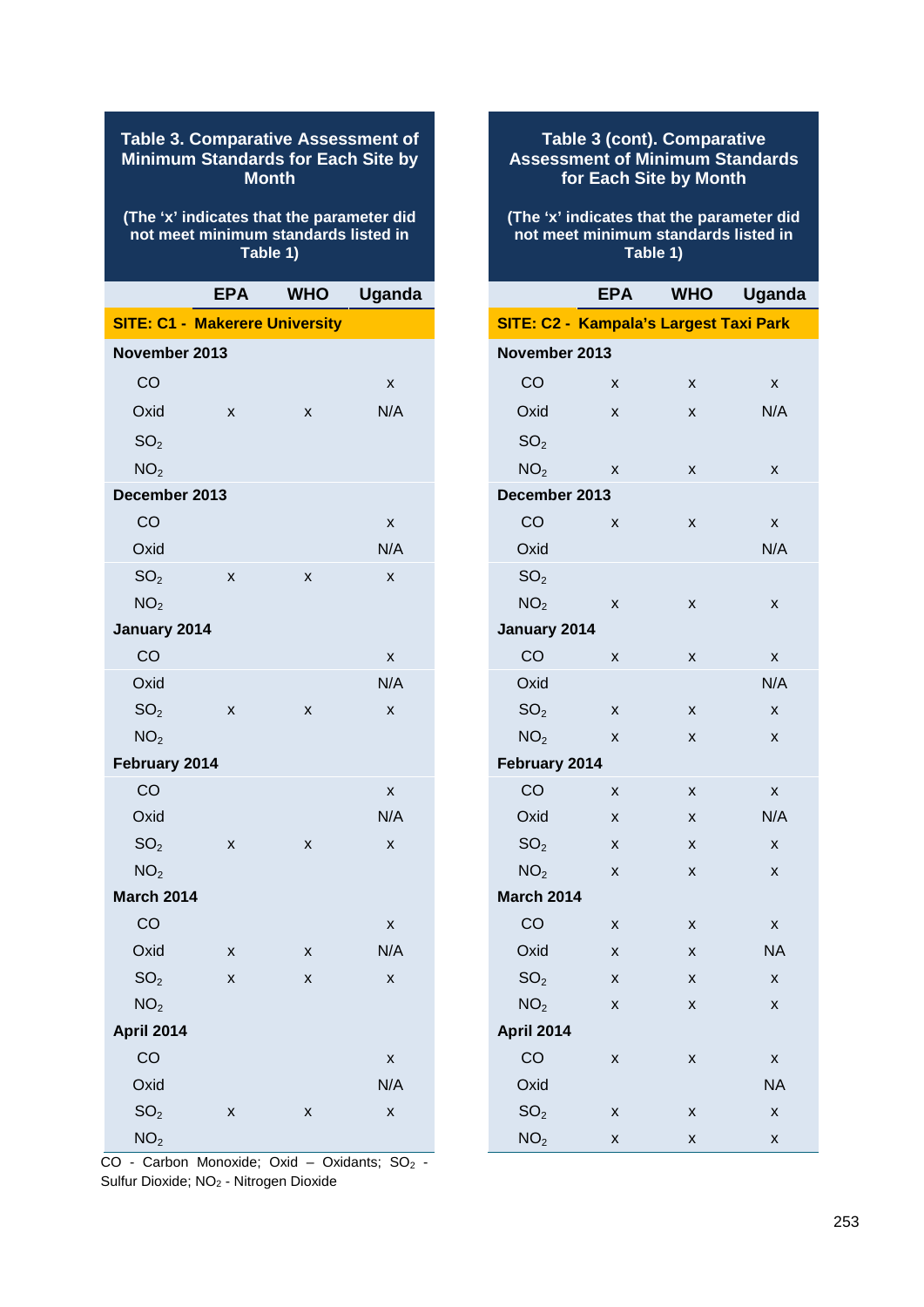#### **Table 3 (cont). Comparative Assessment of Minimum Standards for Each Site by Month**

#### **(The 'x' indicates that the parameter did not meet minimum standards listed in Table 1)**

|                                            | <b>EPA</b> | <b>WHO</b> | <b>Uganda</b> |
|--------------------------------------------|------------|------------|---------------|
| <b>SITE: S1 - Suburban Area of Kampala</b> |            |            |               |
| November 2013                              |            |            |               |
| CO                                         |            |            | X             |
| Oxid                                       |            |            | N/A           |
| SO <sub>2</sub>                            | Χ          | X          | X             |
| NO <sub>2</sub>                            |            |            |               |
| December 2013                              |            |            |               |
| CO                                         |            |            | X             |
| Oxid                                       |            |            | N/A           |
| SO <sub>2</sub>                            |            |            |               |
| NO <sub>2</sub>                            |            |            |               |
| January 2014                               |            |            |               |
| CO                                         |            |            | X             |
| Oxid                                       |            |            | N/A           |
| SO <sub>2</sub>                            |            |            |               |
| NO <sub>2</sub>                            |            |            |               |
| February 2014                              |            |            |               |
| CO                                         |            |            | X             |
| Oxid                                       |            |            | N/A           |
| SO <sub>2</sub>                            | X          | X          | X             |
| NO <sub>2</sub>                            |            |            |               |
| <b>March 2014</b>                          |            |            |               |
| CO                                         |            |            | Χ             |
| Oxid                                       | Χ          | X          | N/A           |
| SO <sub>2</sub>                            | X          | х          | X             |
| NO <sub>2</sub>                            |            |            |               |
| <b>April 2014</b>                          |            |            |               |
| CO                                         |            |            | X             |
| Oxid                                       | X          | X          | N/A           |
| SO <sub>2</sub>                            | X          | X          | X             |
| NO <sub>2</sub>                            |            |            |               |

### **Table 3 (cont). Comparative Assessment of Minimum Standards for Each Site by Month**

#### **(The 'x' indicates that the parameter did not meet minimum standards listed in Table 1)**

|                                         | <b>EPA</b> | <b>WHO</b> | <b>Uganda</b> |
|-----------------------------------------|------------|------------|---------------|
| <b>SITE: R1 - Mabira Forest Reserve</b> |            |            |               |
| November 2013                           |            |            |               |
| CO                                      |            |            | X             |
| Oxid                                    | X          | x          | N/A           |
| SO <sub>2</sub>                         | X          | x          | X             |
| NO <sub>2</sub>                         |            |            |               |
| December 2013                           |            |            |               |
| CO                                      |            |            | X             |
| Oxid                                    |            |            | N/A           |
| SO <sub>2</sub>                         |            |            |               |
| NO <sub>2</sub>                         |            |            |               |
| January 2014                            |            |            |               |
| CO                                      |            |            | $\sf X$       |
| Oxid                                    |            |            | N/A           |
| SO <sub>2</sub>                         | x          | x          | X             |
| NO <sub>2</sub>                         |            |            |               |
| February 2014                           |            |            |               |
| CO                                      |            |            | X             |
| Oxid                                    |            |            | N/A           |
| SO <sub>2</sub>                         |            |            |               |
| NO <sub>2</sub>                         |            |            |               |
| <b>March 2014</b>                       |            |            |               |
| CO                                      |            |            | X             |
| Oxid                                    | x          | x          | N/A           |
| SO <sub>2</sub>                         |            |            |               |
| NO <sub>2</sub>                         |            |            |               |
| April 2014                              |            |            |               |
| CO                                      |            |            | X             |
| Oxid                                    |            |            | N/A           |
| SO <sub>2</sub>                         |            |            |               |
| NO <sub>2</sub>                         |            |            |               |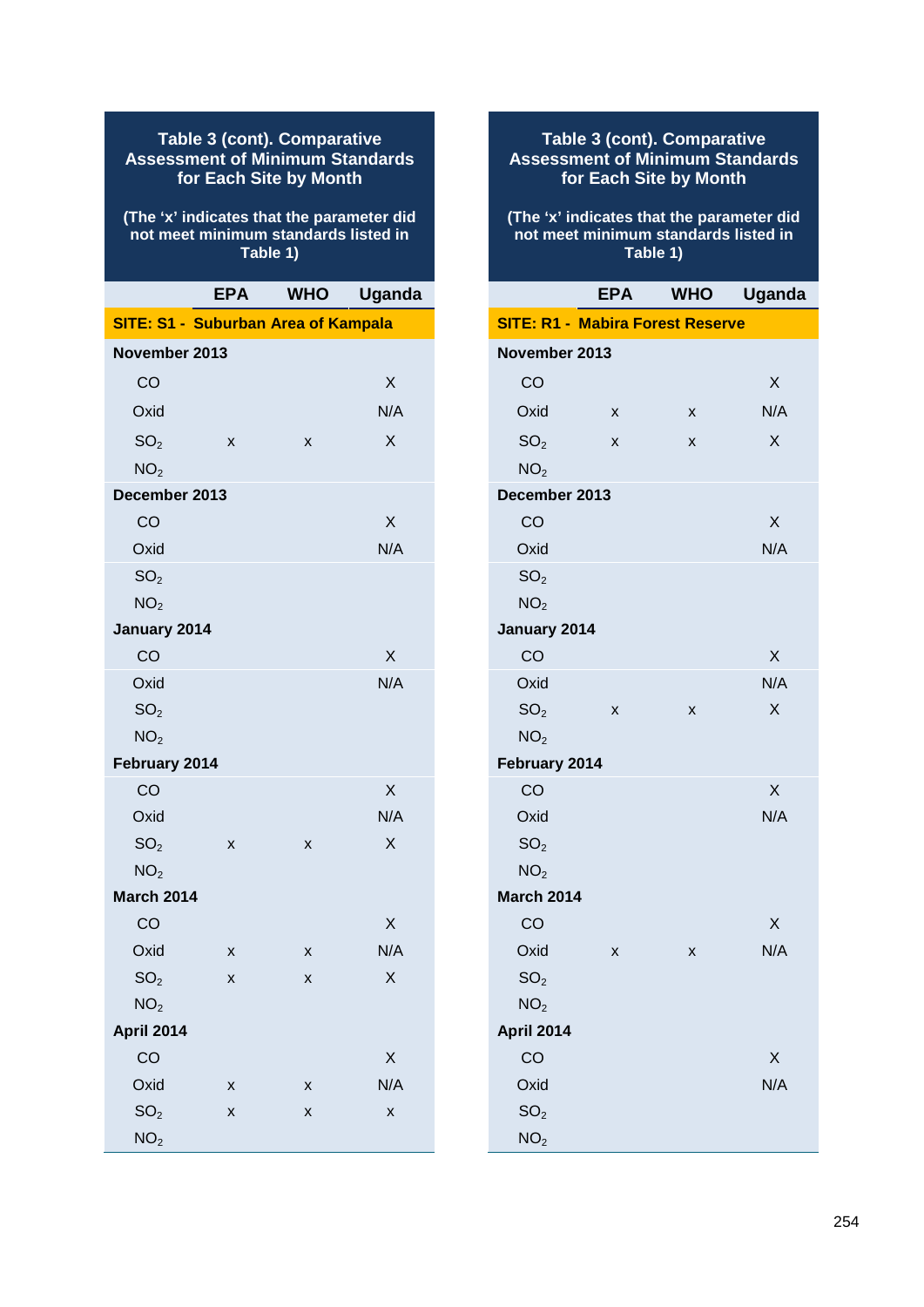|                                       | <b>Table 3 (cont). Comparative</b><br><b>Assessment of Minimum Standards</b><br>for Each Site by Month<br>(The 'x' indicates that the parameter did<br>not meet minimum standards listed in | Table 1)   |        | W٤<br>sta<br>re<br>W<br>wc<br>ob<br>Fc |
|---------------------------------------|---------------------------------------------------------------------------------------------------------------------------------------------------------------------------------------------|------------|--------|----------------------------------------|
|                                       | <b>EPA</b>                                                                                                                                                                                  | <b>WHO</b> | Uganda | su<br>Lil                              |
| <b>SITE: R2 - Zika Forest Reserve</b> |                                                                                                                                                                                             |            |        | un                                     |
| November 2013                         |                                                                                                                                                                                             |            |        | R٤                                     |
| CO                                    |                                                                                                                                                                                             |            |        | fre                                    |
| Oxid                                  |                                                                                                                                                                                             |            |        |                                        |
|                                       |                                                                                                                                                                                             |            | N/A    | co                                     |

 $SO<sub>2</sub>$  $NO<sub>2</sub>$ **December 2013** CO Oxid N/A N  $SO<sub>2</sub>$  $NO<sub>2</sub>$ **January 2014** CO Oxid N/A N/A  $SO<sub>2</sub>$  $NO<sub>2</sub>$ **February 2014** CO Oxid N/A N/A  $SO<sub>2</sub>$  $NO<sub>2</sub>$ **March 2014** CO Oxid N/A (  $SO<sub>2</sub>$  $NO<sub>2</sub>$ **April 2014** CO Oxid N/A N  $SO<sub>2</sub>$  $NO<sub>2</sub>$ 

can also be consequential. In December 2013, we recorded carbon monoxide levels at the taxi staging station to be 10 times that of the recommended exposure levels by the EPA and WHO. The poor health and fatigue of the daily workers in this area is apparent by visual observations. Of other concerns, rural Mabira Forest Reserve (R1) also recorded high levels of sulfur dioxide, carbon monoxide, and oxidants. Likely, this is due to an environmentally unregulated manufacturing facility. Zika Forest Reserve (R2) provides a baseline data set for air free of contamination.

Although the climate of Uganda is fairly consistent (Table 4), warmer temperatures can promote the production of ozone smog from vehicle emissions (namely nitrogen dioxide and volatile organic compounds) [24,25]. Additionally, wind systems can often help reduce the effects of smog by blowing latent air out of valley depressions. The months of December 2013 (267 ppm) and March 2014 (133 ppm) recorded the highest levels of carbon monoxide in this study although it does not appear to be related to temperature (December mean temperature, 20° C; March mean temperature, 23°C) or wind speed (December mean windspeed, 8 km/hr; March mean windspeed, 15 km/hr).

Ugandan government organizations, like NEMA, would benefit from research as a way to promote law enforcement, the import of fuel efficient cars, and the introduction of a mass transit system in the form of subways, buses, or railways. Additionally, the promotion of mixed land use within the city center (suburb vs. business operation), and a greater street connectivity with proper walking paths have been associated with significantly lower per capita emissions of gases such as nitrogen dioxide [24].

### **CONCLUSIONS**

Ambient air quality is largely ignored as an environmental concern in Uganda. Environmental regulations for air quality that were defined in 2005 by NEMA have not yet been enforced. This limited data set presented in our study suggests that there is a need for more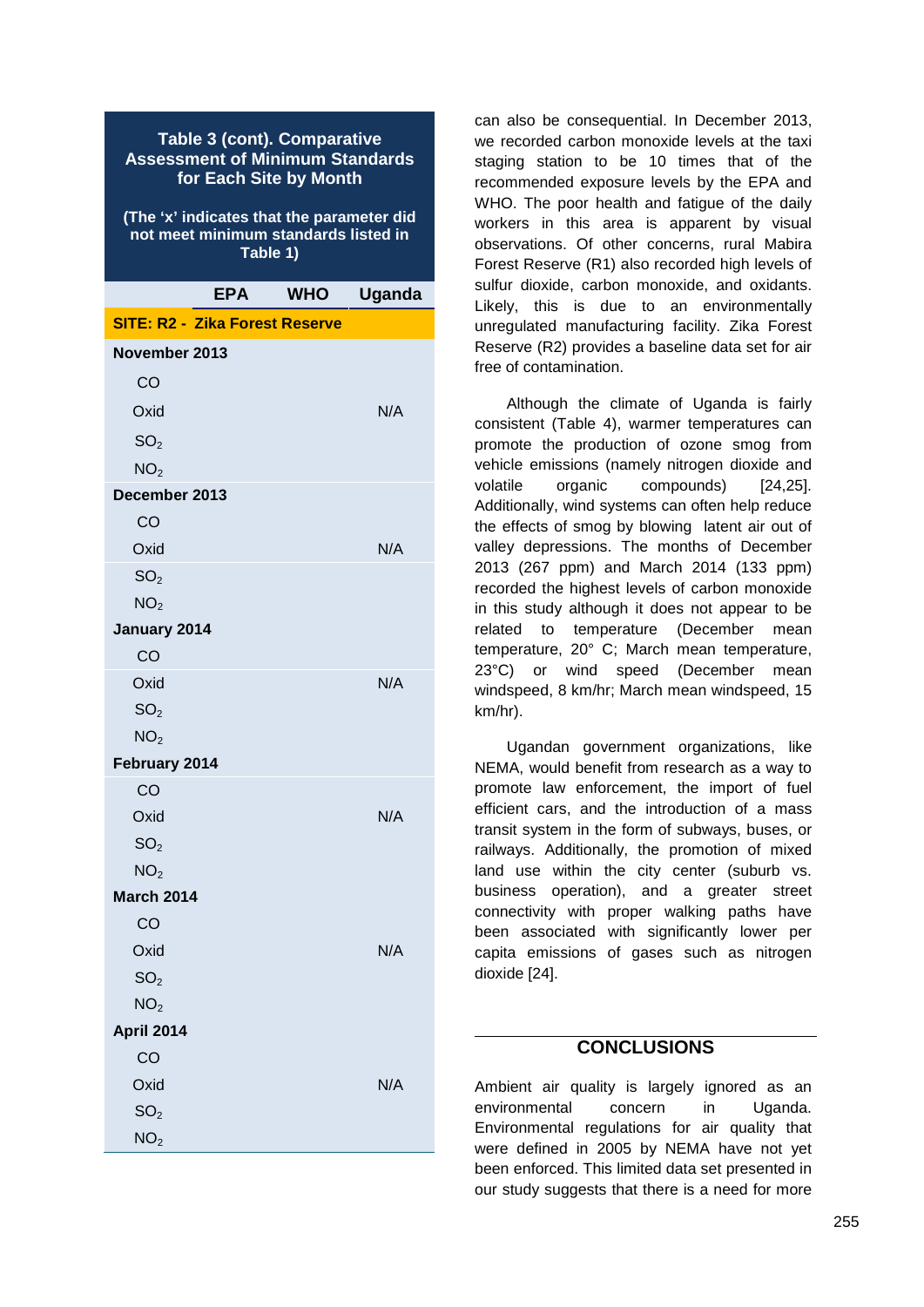| Table 4. Recorded Climate Parameters in Kampala, Uganda |                             |                            |                     |                             |                  |                   |  |
|---------------------------------------------------------|-----------------------------|----------------------------|---------------------|-----------------------------|------------------|-------------------|--|
| <b>Climatic</b><br><b>Parameters</b>                    | <b>November</b><br>20, 2013 | <b>December</b><br>5, 2013 | January<br>15, 2014 | <b>February</b><br>13, 2014 | March 6,<br>2014 | April 14,<br>2014 |  |
| Mean<br>temperature, °C                                 | 20                          | 18                         | 23                  | 23                          | 23               | 23                |  |
| Maximum<br>temperature, °C                              | 26                          | 20                         | 25                  | 27                          | 25               | 26                |  |
| Minimum<br>temperature, °C                              | 20                          | 18                         | 22                  | 20                          | 19               | 23                |  |
| Mean wind<br>speed, km/hr                               | 8                           | 10                         | 9                   | 8                           | 9                | 10                |  |
| Maximum wind<br>speed, km/hr                            | 17                          | 19                         | 11                  | 18                          | 15               | 24                |  |

qualitative and quantitative data collection to link vehicle abundance and inadequate traffic distribution patterns to ambient air pollution. Moreover, further investigations of cardiovascular and respiratory problems of urban Ugandans may be the stimulus needed to promote the integration of environmental concerns and health considerations into future urban planning.

### **AUTHORS' CONTRIBUTIONS**

TJJ conceived and designed the study, analyzed and interpreted the data, and wrote the manuscript. JO and RN facilitated sites set-up and data collection. EN provided support for field work. All authors have read and approved the final manuscript.

## **ACKNOWLEDGEMENTS**

This work was completed with the support of the Fulbright Foundation. We would also like to thank Mr. Douglas Lugumya, Ms. Mirron Rinah, and Mr. Peter Olanya for their support, ideas, and collaboration on this project.

## **CONFLICT OF INTEREST**

Authors have declared that no competing interests exist.

### **REFERENCES**

- 1. Brook RD, Franklin B, Cascio W, Hong Y, Howard G, Lipsett M, *et al*. Air pollution and cardiovascular disease: a statement for healthcare professionals from the Expert Panel on Population and Prevention Science of the American Heart Association. *Circulation*. 2004; 109: 2655-71.
- 2. Franchini M, Mannucci PM. Air pollution and cardiovascular disease. *Thromb Res*. 2012; 129: 230-4.
- 3. World Health Organization. Ambient air quality fact sheet #292. 2014 (Available at http://www.who.int/mediacentre/factsheets/fs29 2/en/).
- 4. Kryzanowski M, Kuna-Dibbert B, Scheider J. Health effects of transport-related air pollution. World Health Organization-Europe. 2005; 123.
- 5. Kiggundu A. An assessment of the capabilities and gaps in urban air quality management in Uganda. *Sci-Afric J Sci Issues Res Essays*. 2015; 3: 616-68.
- 6. World Watch Institute. Uganda on track to have world's largest population growth. 2014 (Available at http://www.worldwatch.org/node/ 4525).
- 7. Aggrey NS, Wambugu J, Karugia J, Wanga E. An investigation of the poverty-environmental degradation nexus: A case study of Katonga Bain in Uganda. *J Envr Erth Sci*. 2010; 2: 82-8.
- 8. Gujar BR, Butler TM, Lawerence MG, Lelieveld J. Evaluation of emissions and air quality in megacities. *Atmospheric Environ*. 2008; 42: 1593-1606.
- 9. World Bank. World Bank Uganda Data, World Bank Group. 2015 (Available at http://data. worldbank.org/country/uganda).
- 10. Uganda Bureau of Statistics. Uganda Bureau of Statistics Annual Report. 2014; 81.